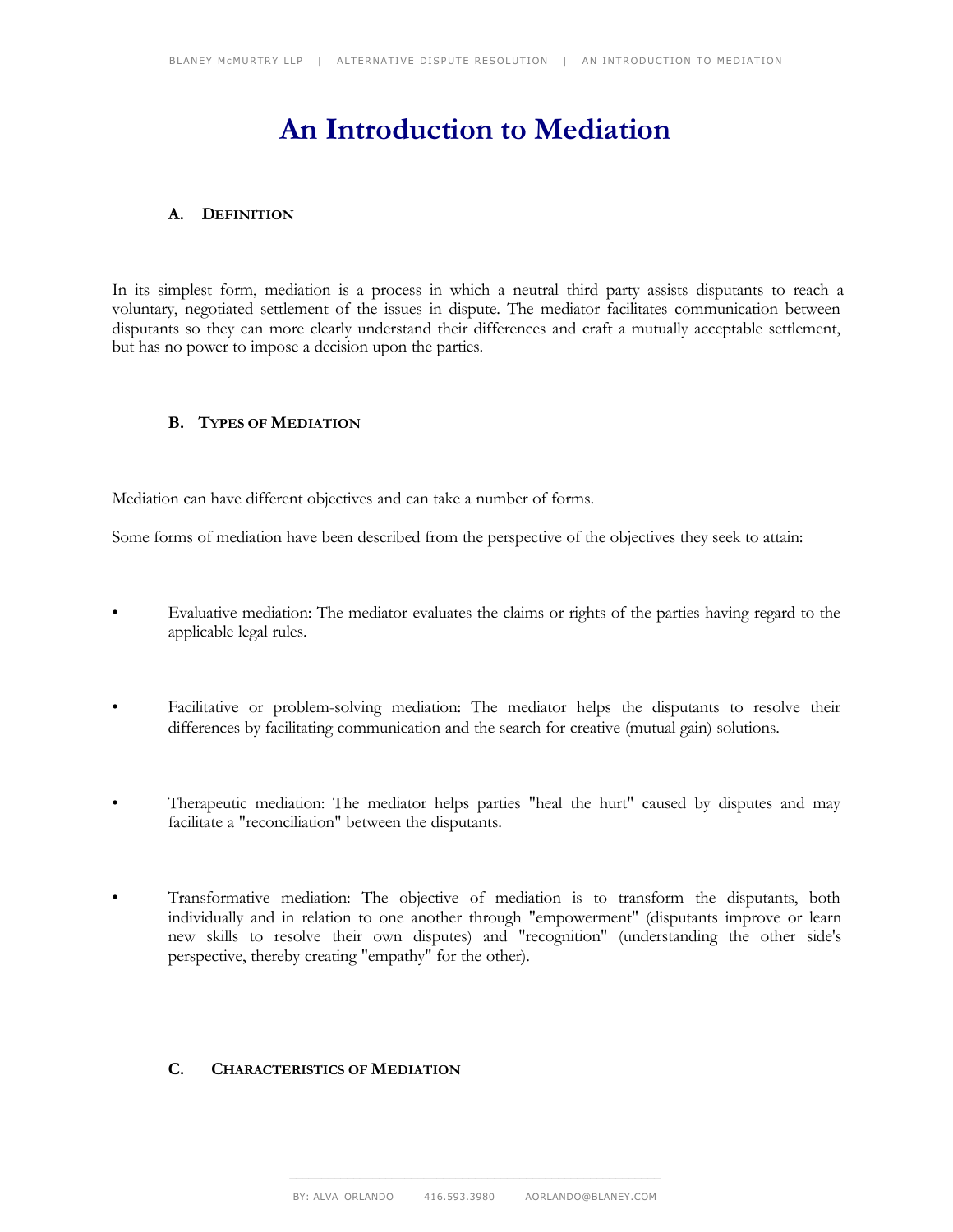- Voluntary right to terminate
- Private and confidential
- Assisted or facilitated negotiation
- Flexible (relatively unstructured)
- Self-determining
- Creative and practical
- Future focussed
- Without prejudice to participation in other processes

#### **D. ROLE OF THE MEDIATOR**

Although mediators may have different "styles" of mediating, their roles commonly include:

1. Setting the tone for joint problem-solving by establishing and maintaining a rational and productive atmosphere for negotiation.

2. Encouraging full disclosure of information.

3. Assisting the parties to understand each other's perspectives (needs, concerns, values, fears) and trying to build empathy between the parties.